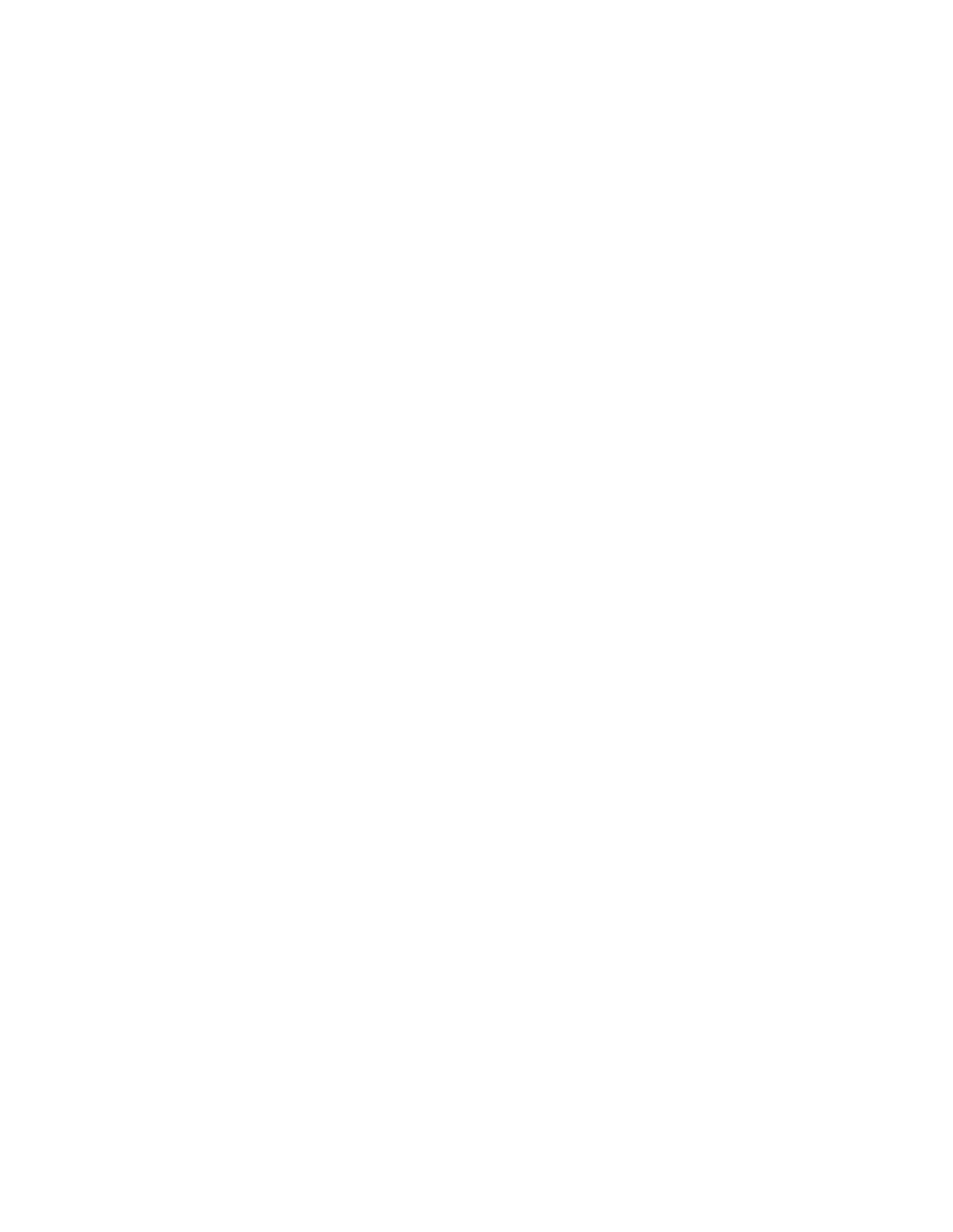# Table of Contents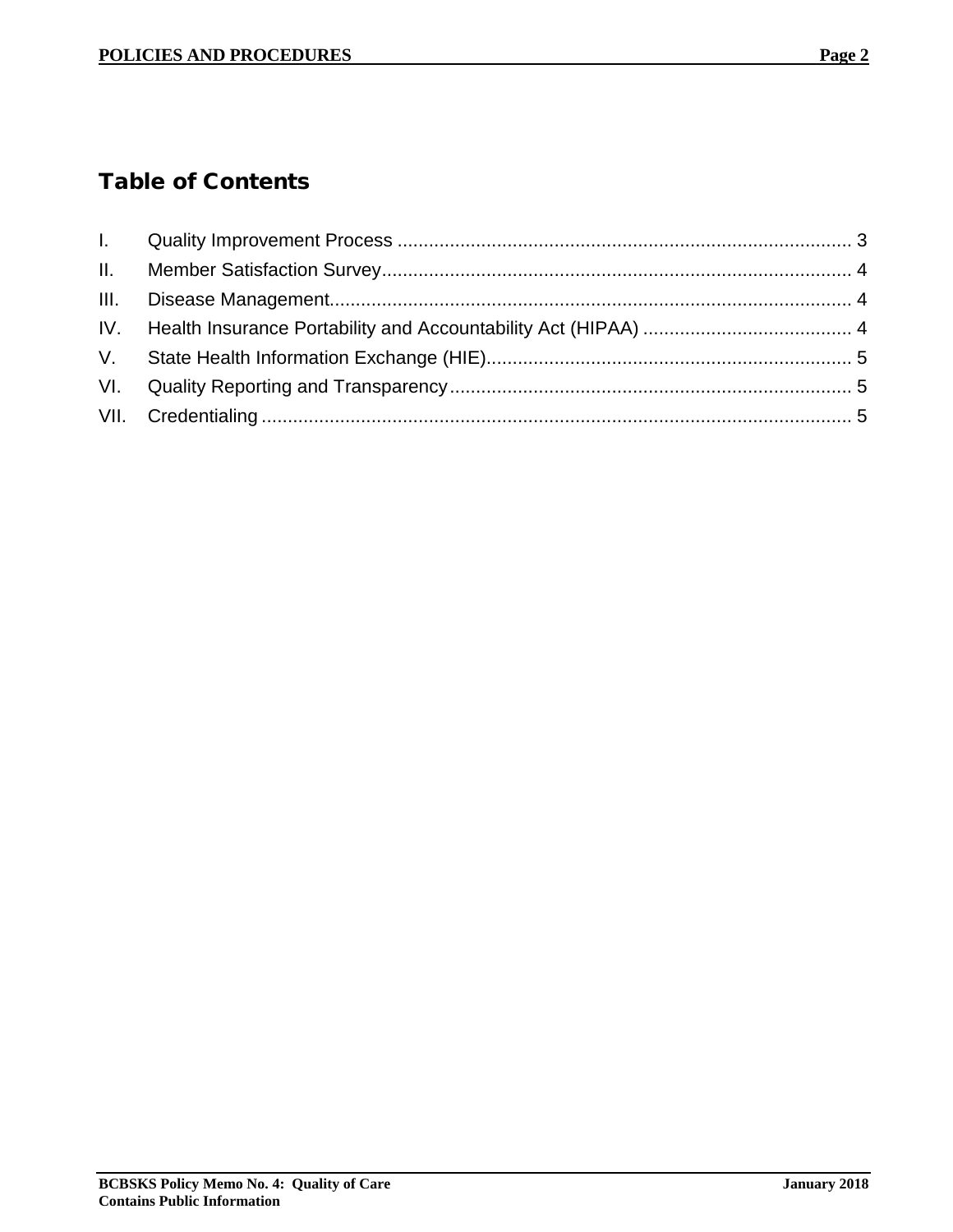An integral component of the Blue Cross and Blue Shield of Kansas, Inc. (BCBSKS) quality improvement program is the evaluation of the health care services rendered to members by contracting providers through medical peer review. Potential quality of care concerns, including adverse events, may be identified and referred by members, providers or other persons who have such information. All such quality of care concerns shall be referred to the Nurse Coordinator for Care Coordination, Quality Improvement and Accreditation, who serves as the designated peer review officer for BCBSKS as defined in K.S.A. 65-4915.

# <span id="page-3-0"></span>**I. QUALITY IMPROVEMENT PROCESS**

An integral component of the quality improvement process is the evaluation of the health care rendered to BCBSKS members by contracting providers through medical record peer review.

The initial step in improving health care is identification of areas needing improvement. Once identified, medical records are requested and reviewed to evaluate the appropriateness and effectiveness of health care.

Pertinent data collected from the medical record is analyzed according to established criteria and current standards of care by quality improvement staff and peer reviewers. Providers are encouraged to take an active role in the review process, providing additional information and clarification when appropriate. Failure by a contracting provider to respond to a request from BCBSKS for additional information during a quality of care review process constitutes grounds for further actions by BCBSKS, up to and including termination of the provider's participation agreement for cause.

The second step is to work cooperatively with providers in the development of solutions to the identified problems.

The third step requires solutions be evaluated to ensure the provider's future performance meets established standards.

The final step in quality improvement through medical record review is to revise or enhance solutions which are not improving or maintaining the quality of care as planned.

Emerging patterns of confirmed inappropriate or substandard care provided by contracting providers are monitored within the quality improvement department. Once a problem or pattern of problems is identified, a corrective action plan may be requested as an educational effort to correct a specific problem relating to the care rendered by contracting providers. All cases in which the quality of care is either questionable or may be substandard are referred for external review by a contracted quality improvement and peer review organization for a final determination.

Corrective action plans are requested when an individual case or pattern of cases is identified with quality concerns. Corrective action plans may be requested for facility, physician, or ancillary providers depending upon the problem focus. If the provider or other entity submits a corrective action plan that is accepted by BCBSKS, the ongoing evaluation of the corrective action plan process is performed by the provider or other entity. The BCBSKS peer review process is complete.

When there is not a corrective action plan submitted and implemented by the provider or another entity, a Quality Improvement Plan (QIP) may be developed by BCBSKS for implementation. Evaluation of the effectiveness of a BCBSKS-developed QIP will be performed at intervals appropriate to the identified problem or deficiencies, but not to exceed one (1) year. BCBSKS will notify the provider when a BCBSKS-developed QIP and peer review process is complete.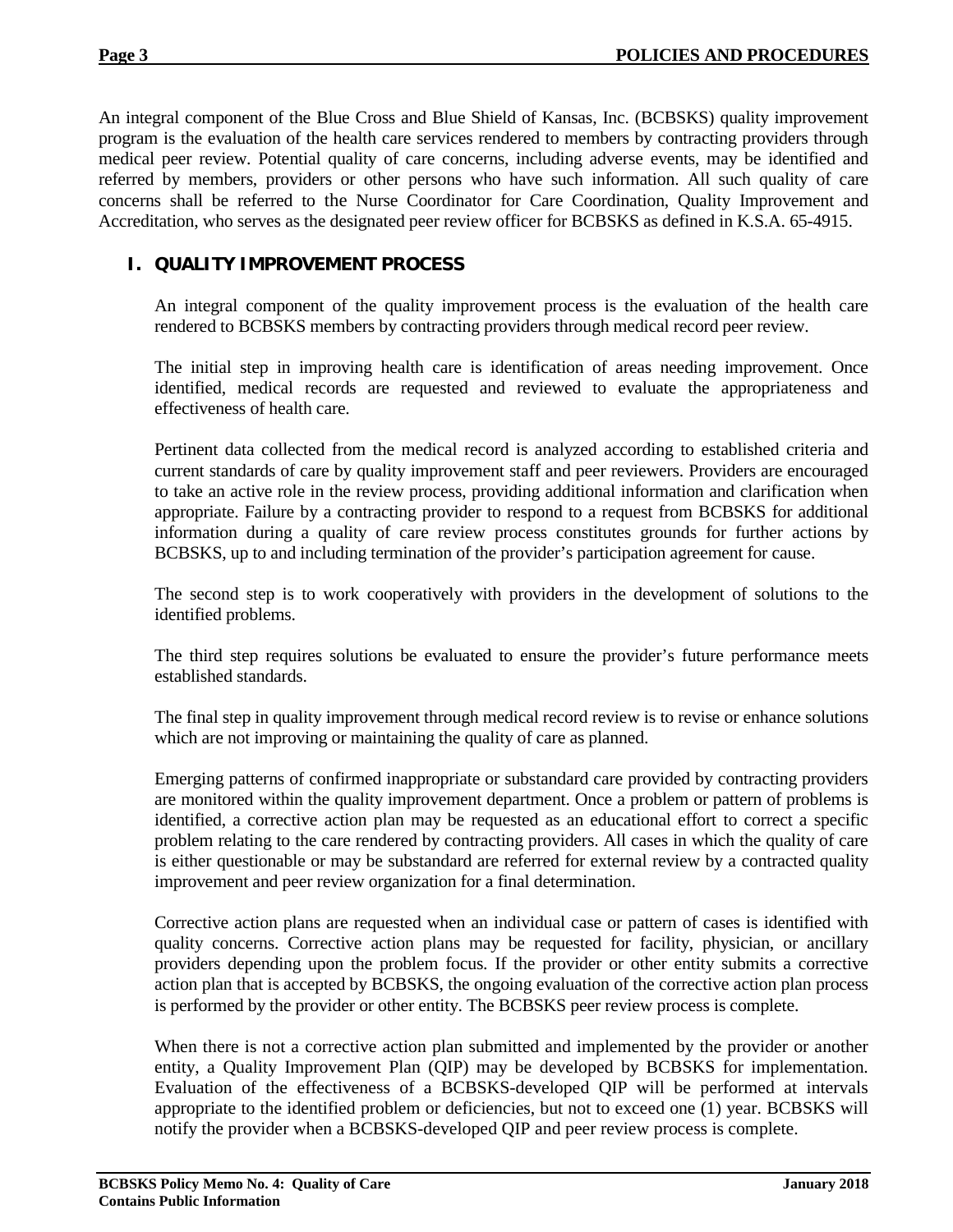<span id="page-4-0"></span>Members' perceptions are an essential source of information for BCBSKS. A satisfaction survey is not only a good management tool, but also a key indicator of the quality of care being provided. Surveys may be conducted to comply with performance standards and/or to gain insight into specific issues. BCBSKS is committed to continuous quality improvement and survey results are analyzed to determine areas of strength and areas of concern. Root causes are identified and action plans implemented so improvements can be achieved.

#### <span id="page-4-1"></span>**III. DISEASE MANAGEMENT**

BCBSKS has disease management initiatives available for our members with diabetes, coronary artery disease, asthma, congestive heart failure**,** and other chronic medical conditions. The intent of these initiatives is to improve the overall health of our members with chronic health conditions by providing the education, tools, and one-on-one support that may assist members in having a positive impact on their health.

This HIPAA compliant program is physician directed and nurse managed via telephone. Through periodic telephone calls, the nurse disease managers can assist in identifying risk factors and offer tools and resources to assist members in managing their chronic health condition.

Members will be contacted by phone or letter and invited to participate in the program. Education material is free of charge, and mailed on an individual basis.

Members will be selected for these initiatives by utilizing the health conditions risk identification tool.

# <span id="page-4-2"></span>**IV. HEALTH INSURANCE PORTABILITY AND ACCOUNTABILITY ACT (HIPAA)**

According to the HIPAA Privacy Rule, health care providers can disclose protected health information (PHI) to health plans pertaining to credentialing, retrospective review, office record reviews, and HEDIS (Healthcare Effectiveness Data and Information Set) data collection for the following types of health care operations:

- A. Quality assurance and quality improvement activities
- B. Accreditation activities (e.g., HEDIS data collection)
- C. Case management, care coordination, and related functions
- D. Disease management
- E. Protocol development
- F. Credentialing provider or health plan performance evaluation
- G. Training
- H. Certification
- I. Licensing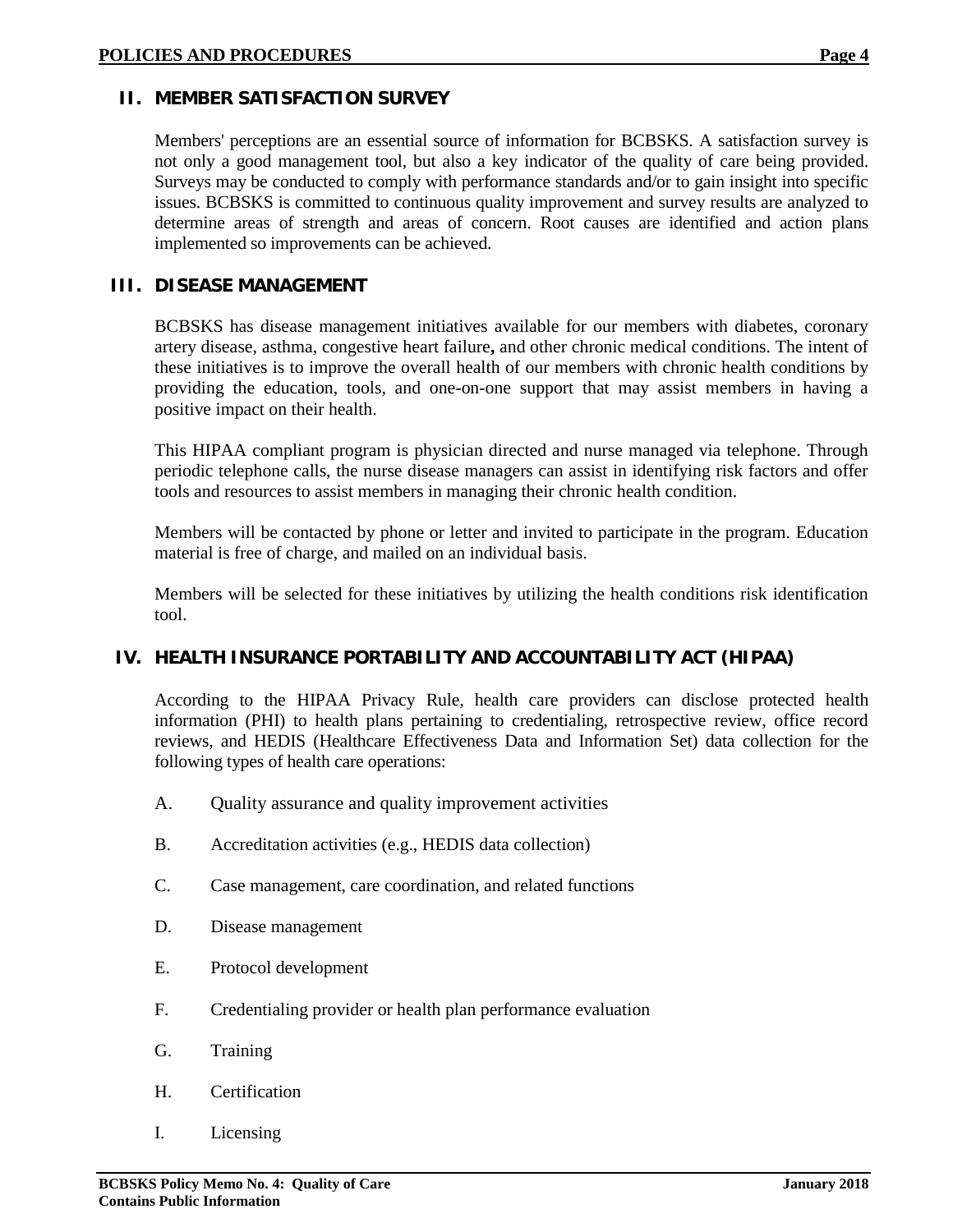Providers are permitted by HIPAA to disclose PHI to health plans for the above purposes without authorization from the patient when both the provider and health plan have or had a relationship with the patient and the information relates to that relationship.

# <span id="page-5-0"></span>**V. STATE HEALTH INFORMATION EXCHANGE (HIE)**

BCBSKS supports the efforts of the Kansas Health Information Exchange, Inc. (KHIE) to establish a health information exchange in Kansas. When a provider has connected to a KHIE-approved Health Information Organization (HIO), BCBSKS may require electronic submission when requesting clinical information.

# <span id="page-5-1"></span>**VI. QUALITY REPORTING AND TRANSPARENCY**

BCBSKS may establish quality initiatives and programs to monitor and report performance results of participating providers, and make available such results in web based and/or written form to the general public, enrolled employer groups, and members.

# <span id="page-5-2"></span>**VII. CREDENTIALING**

#### **A. Overview**

- 1. Before a health care provider is eligible to become a contracting provider in the BCBSKS network, he/she must apply for and be granted credentialing status through the BCBSKS credentialing process as more fully described in the Credentialing Program Plan Description and BCBSKS policies and procedures (collectively, Program).
- 2. For providers who are not currently credentialed, he/she must submit application and undergo a full review as described in the Program. For providers who are currently credentialed, they must undergo the recredentialing process described in the Program at least every 36 months.
- 3. BCBSKS will monitor all network providers for continual compliance with established criteria as needed but at least monthly. If any derogatory information is identified during monthly monitoring, credentialing staff will report such findings to the Committee that will follow the process outlined below.

#### **B. Initial Consideration by BCBSKS Credentialing Committee**

1. In order for an applicant to be considered for credentialing by the Committee, he/she must meet all applicable criteria as set out in the Program and that are available on the BCBSKS website\*. An applicant who does not meet all applicable criteria may not be considered by the Committee. The reconsideration and appeal process described below is not available to applicants who do not meet all applicable criteria.

\*Credentialing criteria are available on the BCBSKS website at [http://www.bcbsks.com/CustomerService/Providers/Publications/professional/Policy](http://www.bcbsks.com/CustomerService/Providers/Publications/professional/PolicyMemos/credentialing-criteria.htm) [Memos/credentialing-criteria.htm](http://www.bcbsks.com/CustomerService/Providers/Publications/professional/PolicyMemos/credentialing-criteria.htm)

2. The Committee reviews each provider's credentialing file in accordance with BCBSKS criteria and URAC standards. If a provider does not meet these standards or there is evidence that he/she does not adhere to BCBSKS policies and procedures, the Committee may deny or restrict participation in a BCBSKS network. If the provider disagrees with the denial or restriction and has additional information, he/she may request reconsideration by the Committee. In the absence of additional information, the provider may submit a written request for a first-level appeal within 30 calendar days of the date BCBSKS sends notice of the denial or restriction to the provider.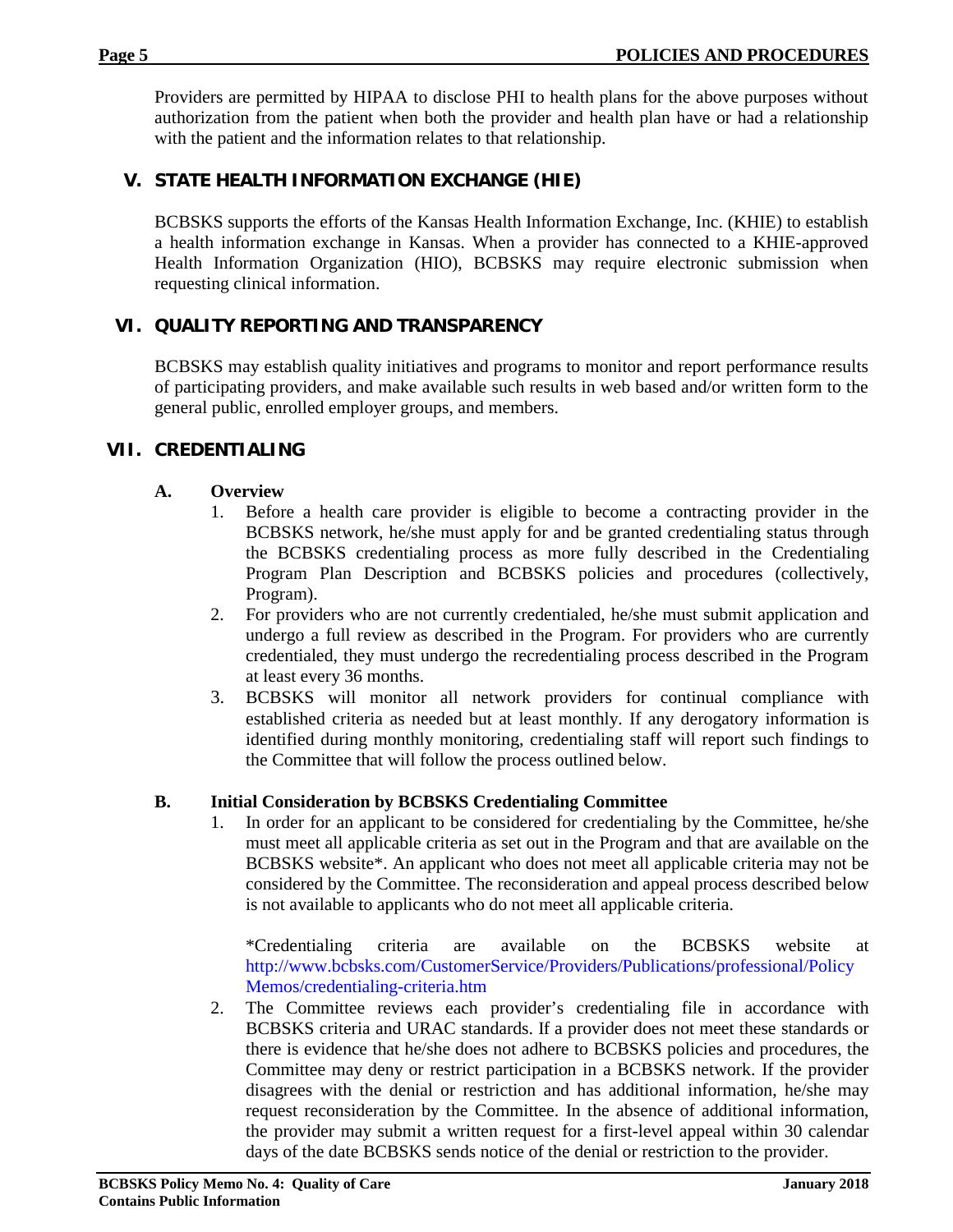BCBSKS will review any action taken against a contracting provider where the provider has engaged in conduct or is practicing in a manner that raises competency concerns or appears to pose a significant risk to the safety of BCBSKS members. The contracting provider will be offered appeal rights if his/her contracting status is suspended.

#### **D. Circumstances When Reconsideration/Appeal is not Available**

- 1. If the Committee denies or cancels credentialed status for a provider because of one or more of the following reasons, the reconsideration and appeal process described below in Subsections E through G will not be available to such provider.
	- a. Provider's professional license is not at full clinical scope of practice;
	- b. Adverse action against the provider's DEA registration;
	- c. Provider is unable to supply credentialing staff with documentation of successful completion of at least three years post-graduate training or equivalent work experience; or
	- d. Provider is currently subject to any sanctions imposed by any CMS program or by the Federal Employee Health Benefit Program, including but not limited to being excluded, suspended, or otherwise ineligible to participate in any state or federal health care program.
- 2. If a provider's regulatory board suspends or revokes his/her license, that provider's BCBSKS network contract is canceled by operation of the terms of the contract. When credentialing staff members become aware of such suspension or revocation, they shall notify the Committee, but the Committee is not required to take any specific action since the provider's contract will terminate of its own accord. Credentialing staff shall also notify the appropriate internal departments of such suspension or revocation to ensure that appropriate administrative action is taken.

# **E. Reconsideration**

If the Committee denies or restricts a provider's participation status, the Committee will allow the provider to submit additional supporting documentation for reconsideration. If the denial or restriction is upheld by the Committee, the provider may submit a written request for a first-level appeal within 30 calendar days of the date BCBSKS sends notice of the denial or restriction to the provider.

# **F. First-Level Appeal Panel**

All appealed disputes are referred to a first-level appeal panel consisting of at least three qualified individuals, of which at least one must be a participating provider who is not otherwise involved in network management and who is a clinical peer of the provider that filed the dispute. BCBSKS will have 60 days from receipt of the first-level appeal request to convene a first-level appeal panel.

# **G. Second-Level Appeal Panel**

If the first-level appeal panel upholds the denial or restriction, the provider may submit a written request for a second-level appeal. BCBSKS will convene a second-level threemember appeal panel consisting of at least one member who must be a contracting provider not otherwise involved in network management and who is a clinical peer of the provider who filed the dispute. None of the second-level panel may have been members of the firstlevel appeal panel. BCBSKS will have 60 days from receipt of the second-level appeal request to convene a second-level appeal panel.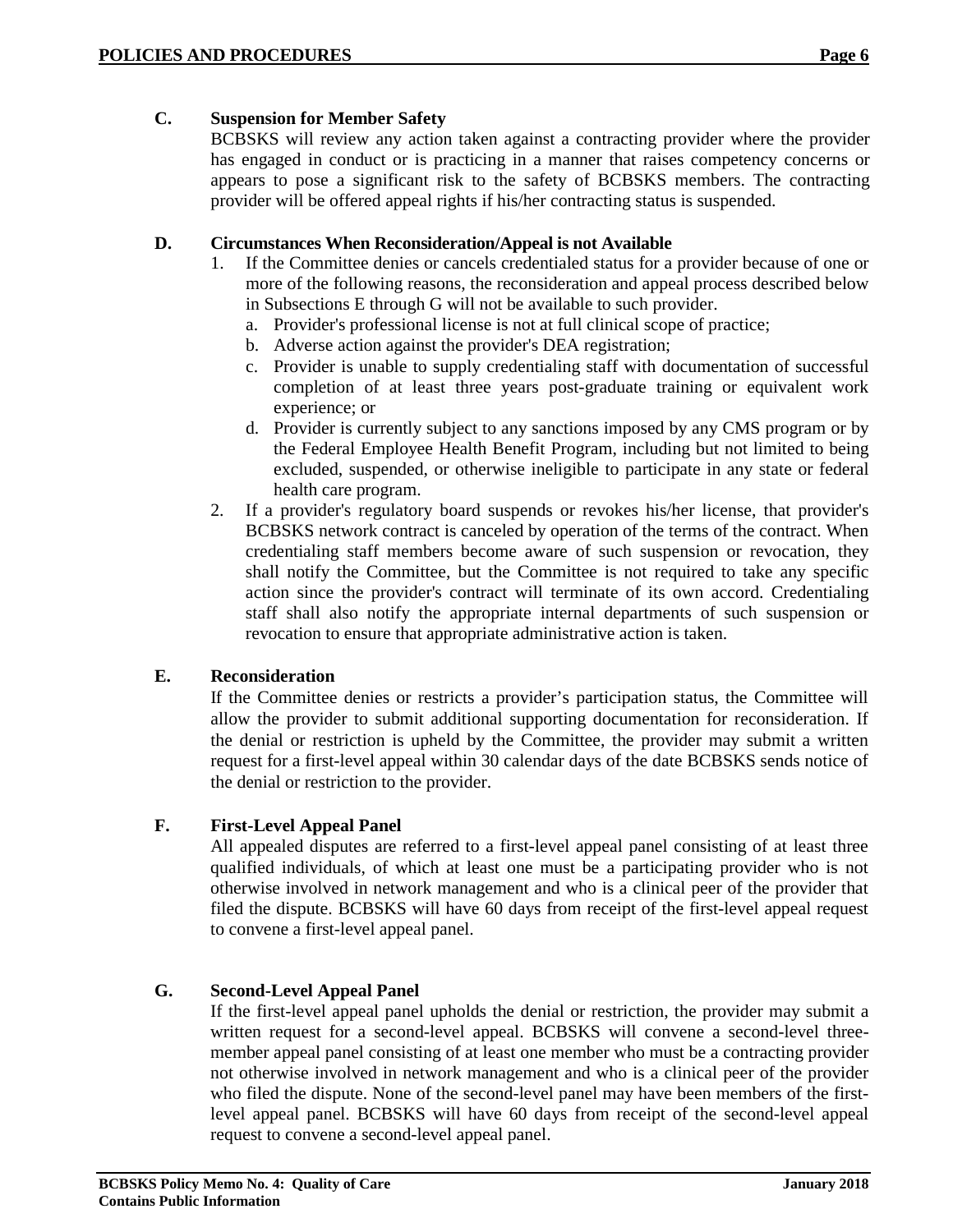# **H. Second-Level Appeal Panel Decision**

The result of the appeals process shall be binding on both the provider and BCBSKS subject only to the provision for binding arbitration previously stated in Policy Memo No. 1.

For every provider whose denial or cancelation of credentialing status is upheld, credentialing staff will report the decision to the provider's regulatory board and the National Practitioner Data Bank.